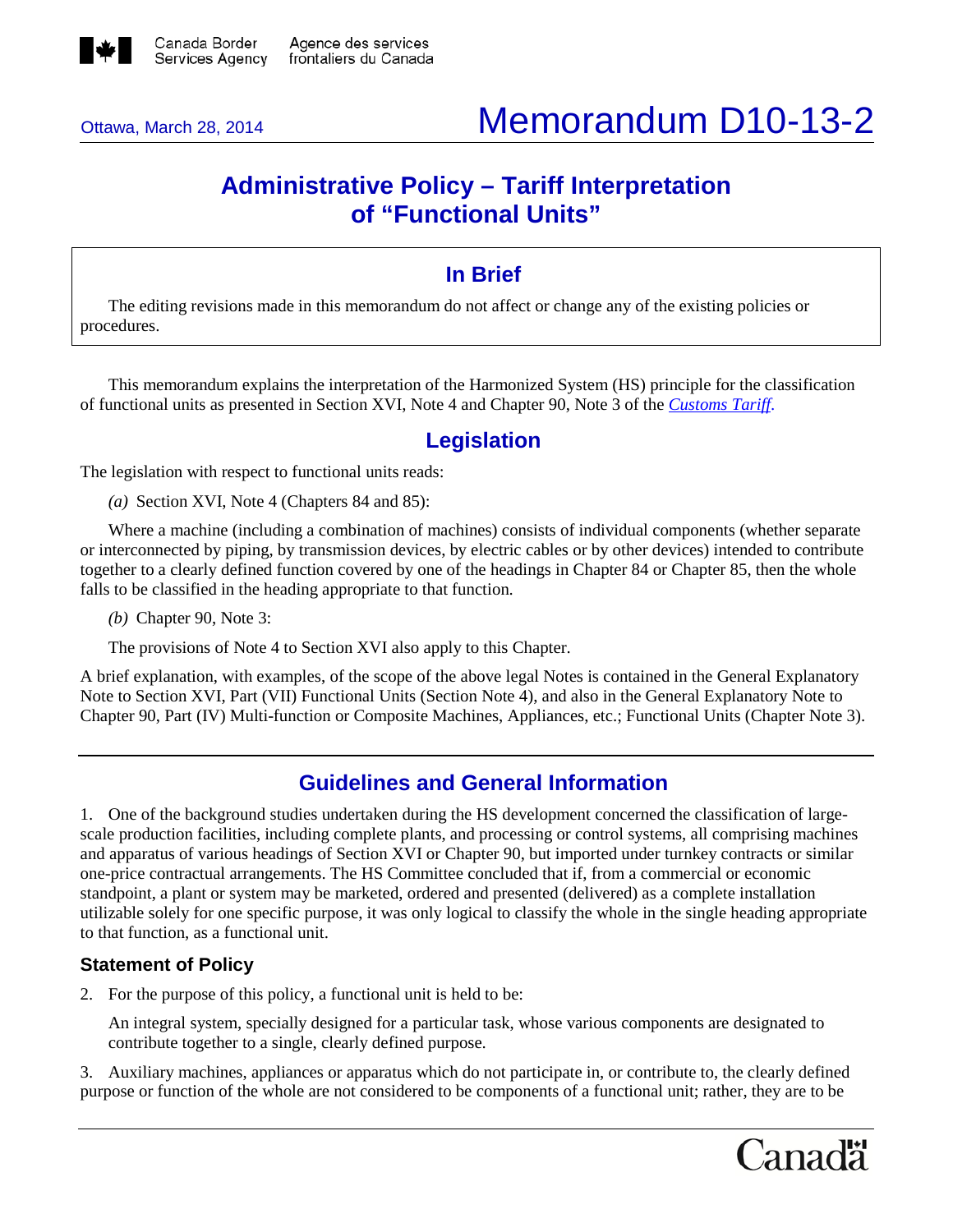regarded as fulfilling supplemental or subsidiary roles and are thus classified in their own appropriate headings of Chapter 84, 85, or 90 or as the case may be. (See General Note 7 to Section XVI, and example 4, in part (VII) of the General Explanatory note to Section XI.)

4. Control panels, instrumentation or similar process control apparatus, such as automatic regulators, when presented (delivered) as components specified in a common contract for a functional unit are to be classified in the same heading as the unit. However, if presented separately, such panels are to be assigned to their own appropriate heading in accordance with the General Interpretative Rules.

5. Subsequent importations of components and parts thereof for a functional unit will be classified in the usual manner, that is in their own appropriate heading and thus do not necessarily follow the classification of the host unit.

6. Tariff classification as a functional unit will be affected when an importation satisfies the general description above and the following commercial and technical conditions apply:

- *(a)* the various components make up a commercial unit which is advertised and sold at a single price;
- *(b)* the various components were purchased as a unit on one contract or a single purchase order; and

*(c)* the sole function of the various components that comprise the integral unit cannot be accomplished if any single component is removed.

7. The Canada Border Services Agency recognizes that present commercial and engineering practices with respect to sourcing, design, configuration (i.e., prefabricated modules), transportation, handling and on-site assembly of functional units does not affect its classification in one heading. Consequently, a functional unit presented in more than one consignment, regardless of whether or not such consignments originate in different countries, does not preclude classification in accordance with the HS Notes cited under the Legislation section above.

8. Separately presented machines, appliances or apparatus, to be integrated or combined with other domestically sourced or supplied components to form a functional unit, are to be classified in their own appropriate heading. Neither Section XVI, Note 4, nor Chapter 90, Note 3 applies in such cases.

9. Policies and procedures pertaining to the release and accounting of functional units will be in accordance with the instructions contained in Memorandum D17-1-13, *[Interim Accounting \(Provisional Documentation\)](http://www.cbsa-asfc.gc.ca/publications/dm-md/d17/d17-1-13-eng.html)*.

10. Examples of functional units classified in accordance with this policy are included in the Appendix of this memorandum.

## **Additional Information**

11. For certainty regarding the tariff classification of a particular good, importers may request an advance ruling. Details on how to make such a request are found in Memorandum D11-11-3, *[Advance Rulings for Tariff](http://www.cbsa-asfc.gc.ca/publications/dm-md/d11/d11-11-3-eng.html)  [Classification](http://www.cbsa-asfc.gc.ca/publications/dm-md/d11/d11-11-3-eng.html)*.

12. For more information, within Canada call the Border Information Service at **1-800-461-9999**. From outside Canada call 204-983-3500 or 506-636-5064. Long distance charges will apply. Agents are available Monday to Friday (08:00 – 16:00 local time/except holidays). TTY is also available within Canada: **1-866-335-3237**.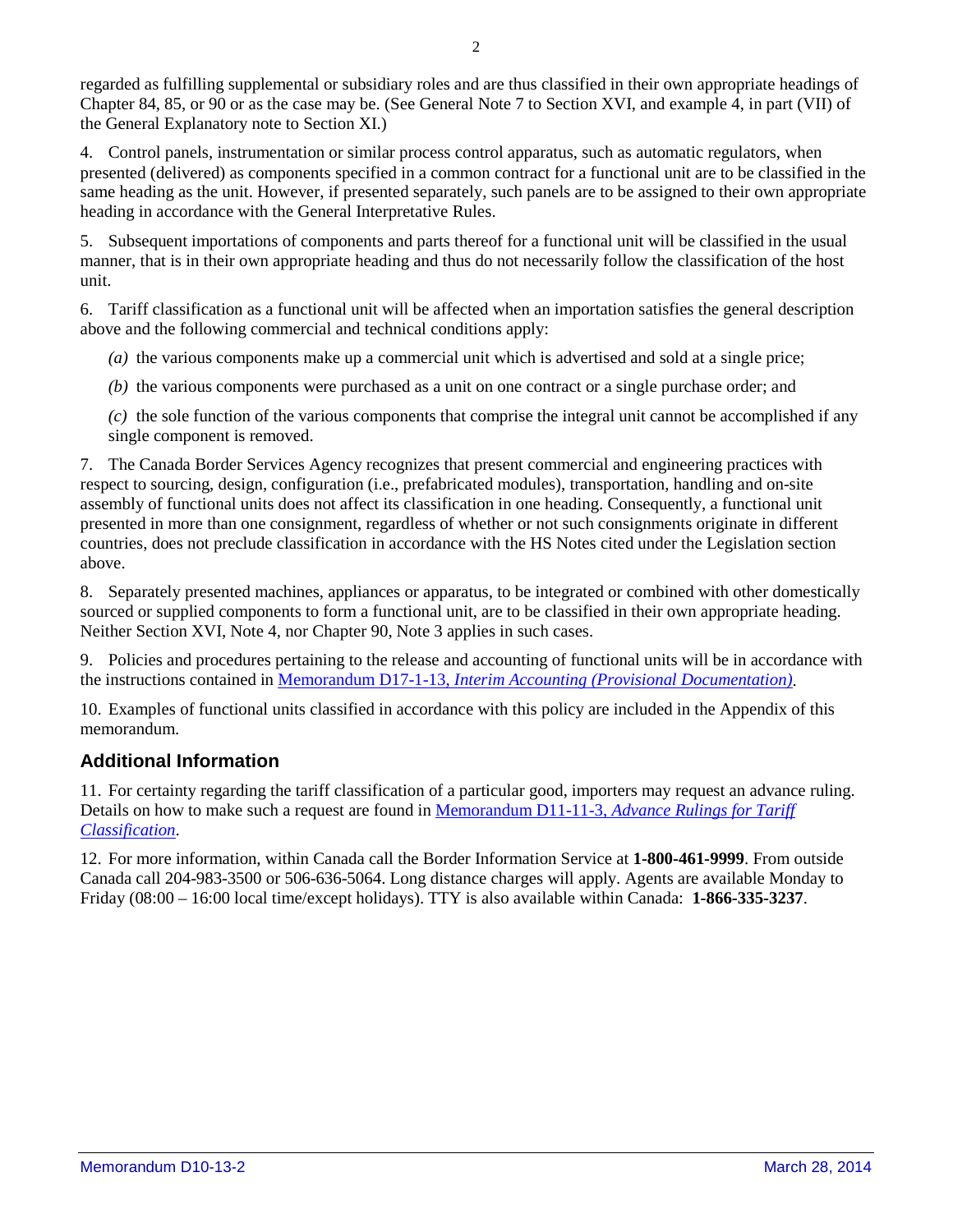### **Appendix**

# 3

## **Functional Units**

#### **Example 1:**

Gas Turbine Compression System of Heading No. 84.14

Purpose — To boost the pressure of natural gas through a pipeline

#### A.

| <b>Principle Components</b>                                                 | <b>HS Heading Number</b> |
|-----------------------------------------------------------------------------|--------------------------|
| Gas turbine                                                                 | 84.11                    |
| Pipeline centrifugal compressor                                             | 84.14                    |
| Air intake system (for filtration)                                          | 84.21                    |
| Exhaust system (for emission and noise control)                             | 84.21                    |
| Various control panels (i.e., fuel; lubricating oil; turbine speed control) | 85.37                    |

#### B.

| <b>Ancillary components</b>                                                     |
|---------------------------------------------------------------------------------|
| Gas turbine starter, <i>i.e.</i> , electric motor or small low pressure turbine |
| Couplings                                                                       |
| Step-up gearbox                                                                 |
| Oil-cooling system                                                              |

#### **Example 2:**

Bulk Storage System of Heading No. 84.77

Purpose — For the storage, conditioning and automatic delivery of a two-component (isocyanate/polyol resin) Urethane Foam

| <b>Principal components</b>                                                                          |  |
|------------------------------------------------------------------------------------------------------|--|
| 23,000 litre isocyanate storage tank, c/w pumps, load cells, valves and piping;                      |  |
| 30,000 litre polyol resin storage tank, c/w pumps, load cells, valves and piping;                    |  |
| 1,500 litre-blended material storage tank, c/w pump and piping;                                      |  |
| 950 litre-agitated blend tank, c/w agitator, digital readout and printer, pumps and piping;          |  |
| 60 litre low-ratio additive tank, c/w pump, valves and piping;                                       |  |
| combination heating/cooling system for environmental control of each tank room, c/w controls; and    |  |
| dry air system to prevent moisture contamination of both base materials, c/w filters and regulators. |  |